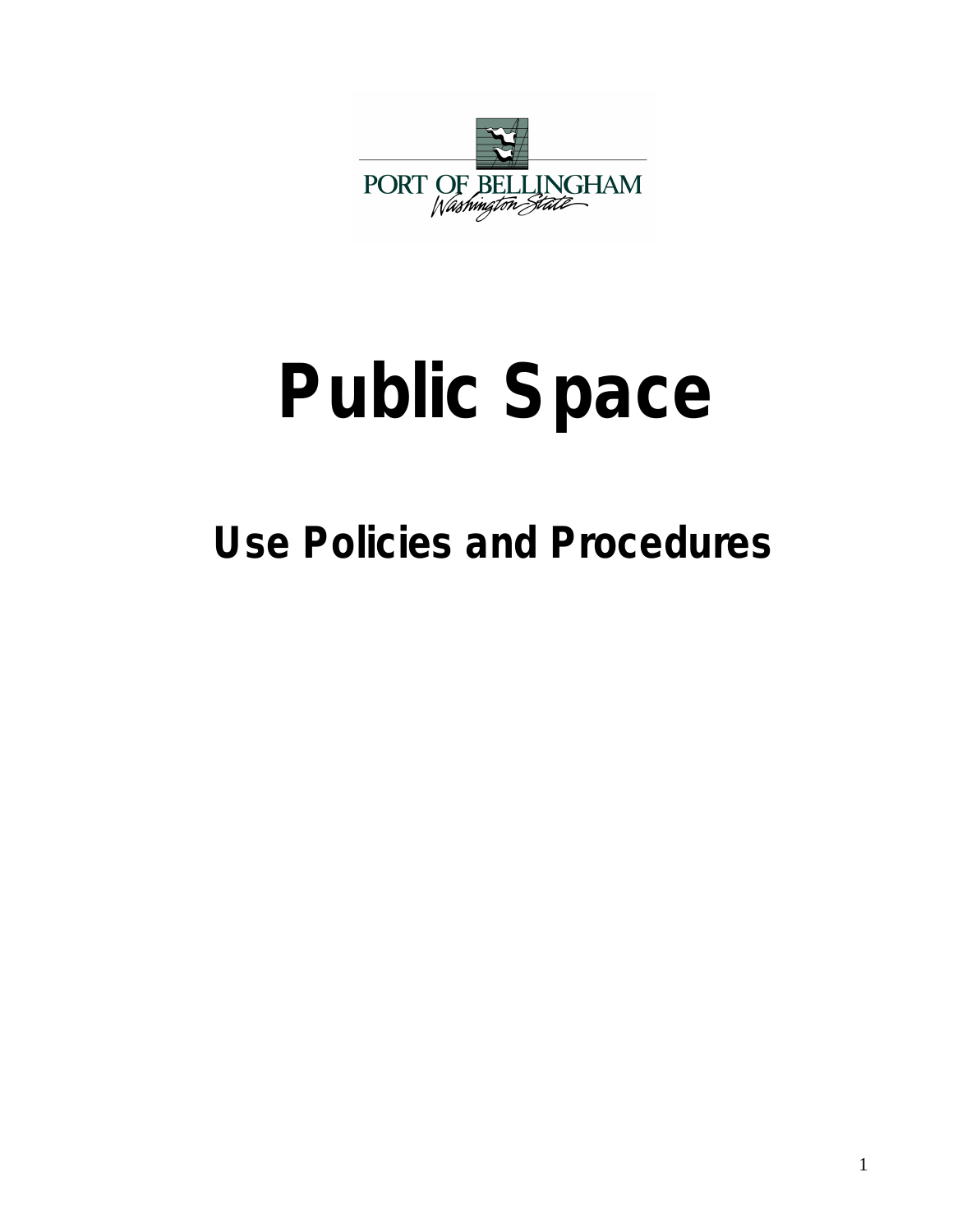| $\bullet$<br>$\bullet$<br>$\bullet$                                             |  |
|---------------------------------------------------------------------------------|--|
| $\bullet$<br>$\bullet$                                                          |  |
| $\bullet$                                                                       |  |
|                                                                                 |  |
| $\bullet$<br><b>Destruction, Removal or Encroachment of Port Propertypage 8</b> |  |

## **Public Space Use Policies and Procedures**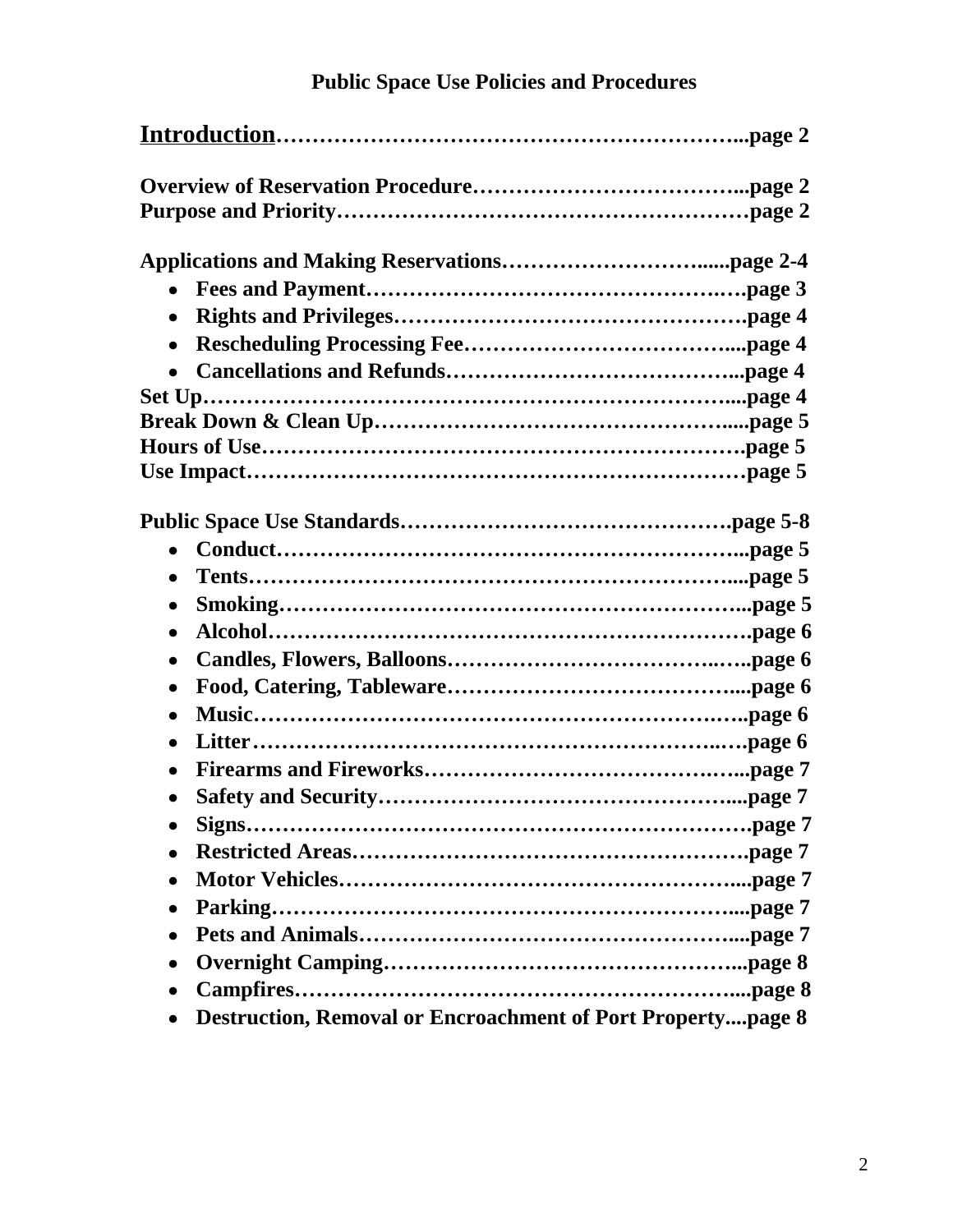### **INTRODUCTION**

The following information is provided to communicate a uniform policy that shall apply to everyone while visiting or using Port of Bellingham facilities that are open to the general public and to describe the services available in certain Port of Bellingham public spaces.

Reservations and scheduling for use of these public spaces is required for any community, special or private event that involves more than visiting or routine use by the public at large.

The following public spaces have been categorized for their intended type of use and are available to the public for community or private activities:

#### **PARKS AND OPEN SPACES**

Zuanich Point Park, Squalicum Harbor, Bellingham Fairhaven Marine Park, 300 Harris Avenue, Bellingham Tom Glenn Common, Bellwether on the Bay, Bellingham

#### **CONFERENCE ROOMS**

Technology Development Center, Douglas G. Smith Conf. Rm and Room A, 1000 F Street, Bellingham Bellingham Cruise Terminal, Conference Room B, 355 Harris Avenue, Bellingham

#### **EVENT FACILITIES**

Bellingham Cruise Terminal, 355 Harris Avenue, Bellingham Blaine Boating Center, 235 Marine Drive, Blaine Squalicum Boathouse, 2600 Harbor Loop (Zuanich Point Park), Bellingham

#### **Overview of Reservation Procedure**

- 1. Obtain scheduling information and reserve facilities by contacting the Port's Meeting Facility Coordinator at 360-676-2500, or fax at 360-594-4409 or by e-mail at [events@portofbellingham.com/meetingrental](mailto:events@portofbellingham.com/meetingrental) ; or in writing at PO Box 1677, Bellingham, WA 98227-1677.
- 2. Obtain application forms, facility layout diagrams and general policy information at www.portofbellingham.com, or at the office of the Meeting Facility Coordinator, Port of Bellingham, 1801 Roeder Avenue, Bellingham.

#### **Purpose and Priority**

The purpose of Port public spaces is to provide public access, support Port business operations and facilitate community uses. In an effort to balance community access and private demand, the Port has decided to offer, whenever possible, certain public spaces for community and private events when they do not overly restrict access by the general public or interfere with Port business operations.

The Port retains the right to cancel any scheduled use in the event of an emergency or for other Port requirements, as determined by the Executive Director. In the event a scheduled use must be canceled, the Port will notify affected groups or individuals with as much notice as possible.

#### **Applications and Making Reservations**

Organizations practicing, supporting or promoting activities, which are contrary to local, State or Federal law, shall not be permitted to use Port public spaces.

Scheduling shall be on a first-come, first-serve basis, with the exception of the Technology Development Center. Applicants/Organizations who wish to reserve a conference room at the Technology Development Center must apply directly through the Port's Meeting Facility Coordinator. Applications for private use of the conference rooms will be accepted only as far out as the confirmed class schedules of WWU and BTC. Classes and uses related to the Technology Development Center will take precedence over all other uses.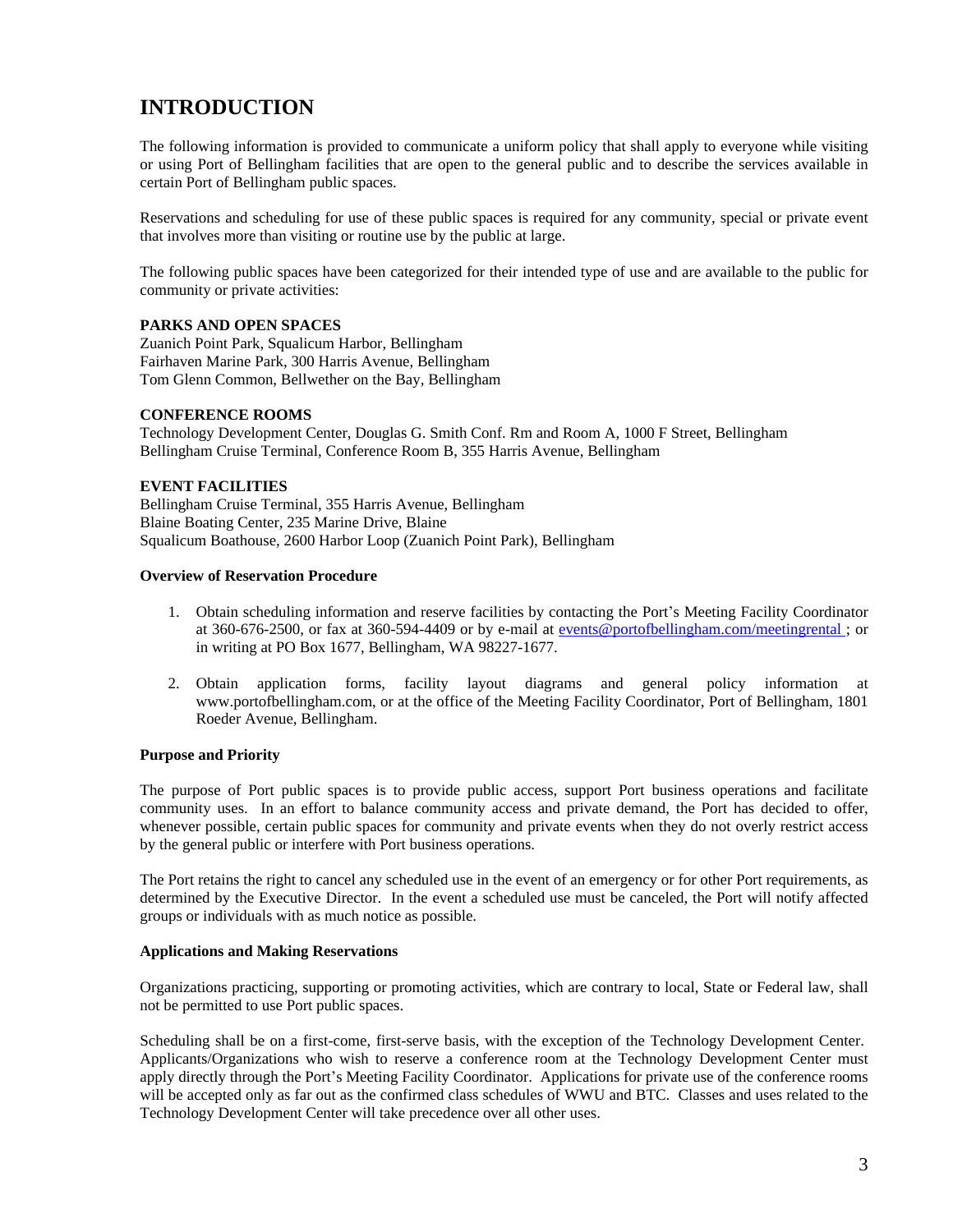#### For All Other Reservations:

Applications will be processed in the order received. Submittal of an application does not guarantee availability. Applications shall be reviewed and can either be accepted, limited, or denied.

To have confirmed reservations for a designated public space, Users need to complete the following three steps:

- 1. Complete, sign and return an application form (available at www.portofbellingham.com).
- 2. Pay the required non-refundable security deposit (the first half of the room fee) for the public space area or facility.

**NOTE: The remainder of the use fees and the refundable damage deposit are due at least ten business days prior to use of the public space. The reservation will be canceled if the remaining user fees and minimum refundable damage deposit are not timely made. For users who reserve a public space within ten business days of the intended use, the use fees and damage deposit are due in full upon receipt of the application.**

**NOTE: The minimum refundable damage deposit may be increased at the Port's discretion depending on the type of activity. The minimum refundable damage deposit is not a limitation on the liability of the user for damage to the premises. If the damage exceeds the amount of the minimum refundable damage deposit, the user will be required to pay the excess within fifteen days of receiving an invoice.**

3. Provide appropriate insurance, if determined by the Port, naming the Port as an additional insured.

**NOTE: There may be some cases where the Port determines that an activity or intended use of the public space is of a nature for which insurance should be obtained. Should the Port determine that evidence of insurance is required, a copy of the insurance certificate in the amount of one million and with an insurer satisfactory to the Port naming the Port as an additional insured must be provided at least ten business days prior to use of the public space. The reservation will be canceled if the insurance certificate is not timely provided.**

Upon receipt and review of the application and security deposit, Users will receive a Port receipt, which will serve as confirmation and proof of reservation.

#### **Fees and Payment**

A time minimum may apply for hourly rentals.

Community Use Rates (for events advertised as completely open to the public, free of charge, and not a fundraiser) are generally up to 50% of the Private Use Rates. This reduction in rate is based on the general public receiving an equal benefit of public space use. The community use rate does not apply to events that are revenue generating or that raise funds. It must be a community use being actively promoted as open to the public.

#### **NOTE: To qualify as a community use the activity must be open to the general public and evidence of a community announcement, acceptable to the Port, must be provided at least** ten business days prior the date of the event. The activity will be classified as a private use if **proof of community announcement is not timely provided.**

User fees may be paid by check, money order, cash, or credit card. Checks and money orders are to be made payable to the Port of Bellingham. If paying by cash, users are requested to have the exact amounts, as change is not readily available.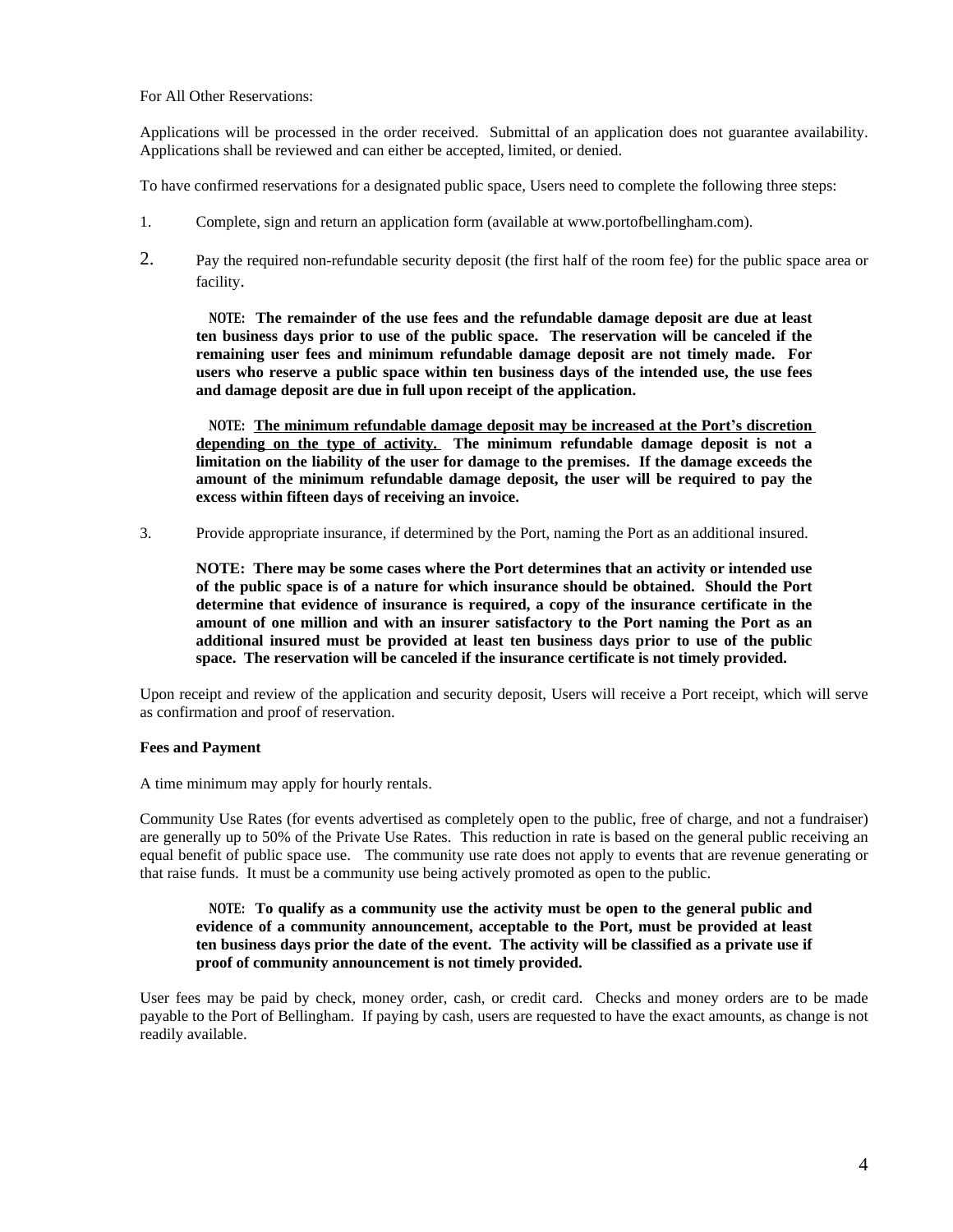#### **Rights and Privileges**

Individuals or groups without confirmed reservations must relinquish the public space when proof of a valid Port receipt for the reservation of that public space is presented. If no receipt of reservation for the public space is presented, then the public space is available on a first-come, first-served basis.

If unauthorized or uncooperative individuals will not relinquish their hold on the public space for which you have a confirmed reservation, you should first attempt to notify the Port. However, if the situation warrants, you have the right to notify local law enforcement. In the event of an emergency, call 911.

#### **Rescheduling Processing Fee**

Applicants will not be charged for the first request to reschedule a single time and/or date; however, multiple schedule changes will be charged a rescheduling processing fee at a rate of \$25.00 per time or date change.

#### **Cancellations and Refunds**

All requests for refunds must be made in writing to the Port of Bellingham, Attention: Meeting Facility Coordinator, P. O. Box 1677, Bellingham, Washington 98227 or emailed to [events@portofbellingham.com](mailto:events@portofbellingham.com). Once received, refunds generally will be issued in 10 to 14 days.

**NOTE: To receive a partial refund (any payments made in addition to the non-refundable security deposit), cancellation must be made in writing a minimum of 20 business days prior to your reservation date.**

**NOTE: All user fees shall be forfeited with less than 20 business days notice of cancellation, unless individuals can provide evidence of death, medical emergency or extraordinary circumstance beyond the individual's control.** 

#### **NOTE: No security deposit refunds will be made due to weather conditions.**

After the event, Users will receive a refund of their damage deposit upon the return of the public space to a neat, clean and undamaged condition. If the public space is not returned to pre-event condition, the Port will clean or repair any damage and deduct the labor and materials from the minimum refundable damage deposit. If the damage exceeds the amount of the minimum refundable damage deposit, the user will be required to pay the excess within fifteen days of receiving an invoice.

Should the Port be required to cancel reservations due to an emergency or other Port requirement, the applicant is eligible for a full refund.

#### **Set up**

Any use that requires site preparation or set up of equipment, furniture, fixtures or other personal property is restricted to areas which do not directly interfere with entries, exits, tenants or Port business operations and requires prior written permission of the Port. Tables, chairs, signs, banners etc. are not allowed near or in front of entry doors. Signs advertising or promoting the event are not permitted without permission of the Port.

Port equipment, furniture, fixtures or other personal property may not be moved or rearranged without prior permission and specific direction from the Port.

Should set up be required outside of regular facility or park and open space hours, additional fees may be applied for security costs.

Upon request, the Port will provide facility layout diagrams.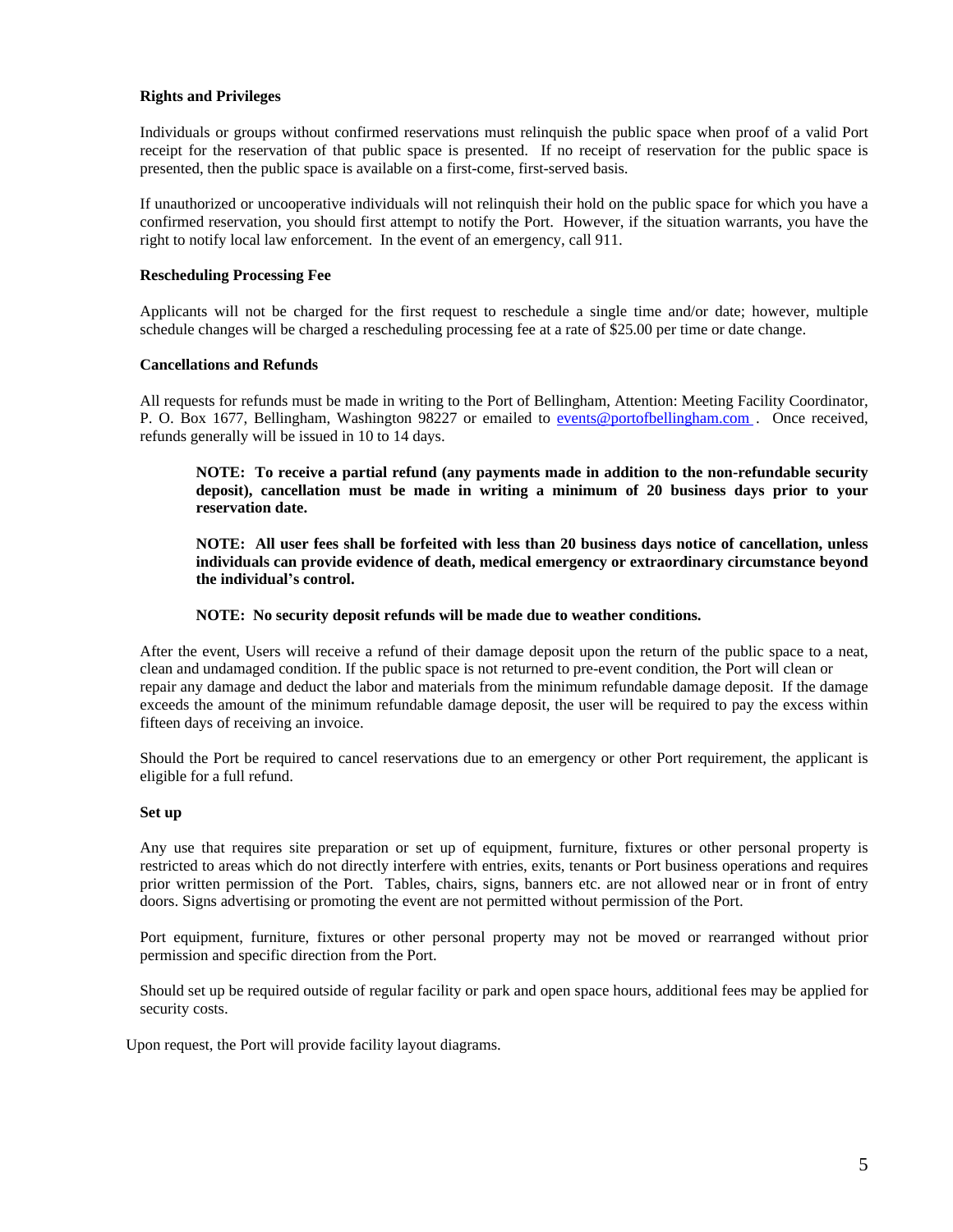#### **Breakdown & Clean Up**

Use of a public space is conditioned upon the return of the premises to a neat, clean and undamaged condition **at** or **prior** to the ending time that user has reserved the space. Failure of individuals to vacate public space at designated time may result in forfeiture of damage deposit and denial of subsequent use of Port public spaces.

The individual or entity signing and completing the application form will be considered the responsible party for usage of the public space and shall be responsible for the actions of their guests and/or caterer. The minimum refundable damage deposit is not a limitation on the liability of the user for damage to the premises. If the damage exceeds the amount of the minimum refundable damage deposit, the user will be required to pay the excess within fifteen days of receiving an invoice.

Users must carefully adhere to each of the clean-up items specified on the back side of the application. All garbage must be removed from the public space area or facility by the users. Should excessive garbage be anticipated, it is the responsibility of the user to arrange and pay for the obtaining and removal of their own garbage receptacles.

#### **Hours of Use**

The hours of use are the following:

Port Parks and Open Spaces: Dawn to Dusk Conference and Meeting Rooms: 7:30 AM to 11:00 PM Event Facilities: 8:00 AM to 12:00 Midnight

Users who have reserved a public space and/or facility for all day must vacate the premises **at** or **prior to** its designated closing time; otherwise the User will be billed an additional labor/cleaning charge.

#### **Use Impact**

The design and purpose of Port public spaces is to support general public access, Port business operations, and facilitate community uses. It is in this spirit that the Port reserves the right to restrict or deny use of Port public spaces. Use impact assessments shall be made from review of applications submitted. Failure of individual members of the public to fully disclose the intended use of the public space may result in denial of subsequent use of Port public spaces.

Individual members of the public practicing, supporting or promoting activities which are contrary to local, State or Federal law shall not be permitted to use Port public spaces.

Activities may be classified as "high impact" based on the type of activity in the public space requested and/or the anticipated attendance of the activity. It shall be at the sole discretion of the Port to determine whether a particular use is high impact.

#### **Public Space Use Standards**

#### *The following use standards apply to everyone while visiting or using public spaces for community, special or private events.*

#### *Conduct*

All persons shall conduct themselves in a civil manner consistent with community standards and Port policies. Individuals or groups being disruptive or causing damage may be asked to leave and or denied subsequent use of facilities.

#### *Tents*

Tents are allowed for private or community rental of Port parks and event facilities with written permission from the Port. Please call the Meeting and Events office for more information on cost and rules.

#### *Smoking*

Smoking is prohibited in all Port buildings.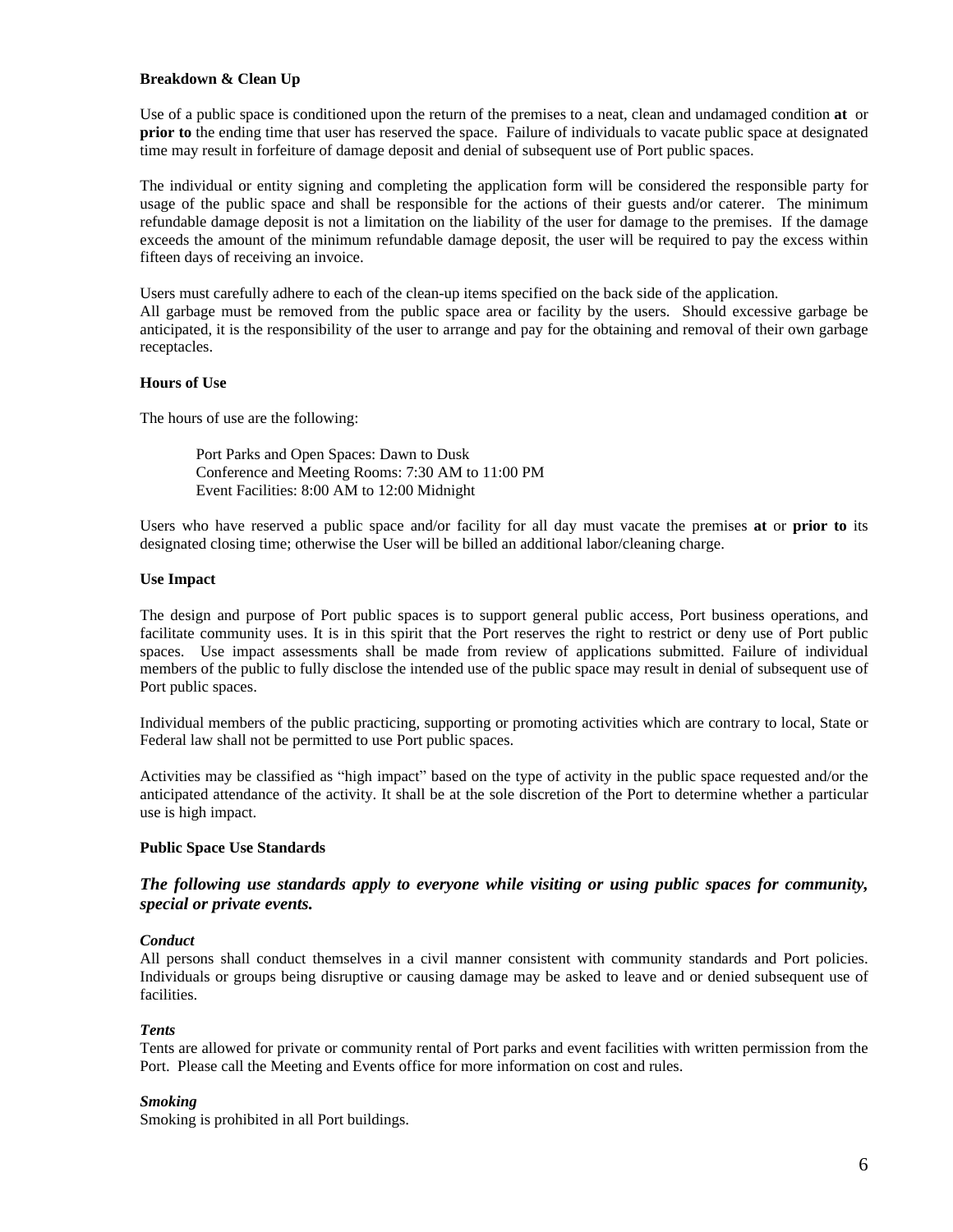#### *Alcohol*

The opening or consuming of any alcoholic beverages is prohibited in all public space areas or facilities, except in those community, special or private uses where:

- 1. The User has completed and signed the rental contract, checked the section indicating alcohol will be served, and such contract is then initialed by the Meeting Facility Coordinator, and
- 2. The user has obtained insurance in an amount and with an insurer satisfactory to the Port naming the Port as an additional insured.

**NOTE: Port facility rental customers who plan to serve alcohol are required to obtain a certificate of liability insurance in the amount of one million dollars, naming the Port as additional insured. Evidence of insurance or insurance certificates must be provided at least ten business days prior to use of the public space. Failure to provide documentation of insurance may result in cancellation.**

#### *Candles, Flowers, Balloons*

The Port does not allow helium balloons, fog or bubble machines, lanterns, heat-producing equipment, or other smoke-emitting materials or devices. The port does not allow glitter, confetti, rice, birdseed or flower petals. The Port allows flowers in the Event Facilities and parks if they are contained, but does not allow flower petals to be spread or tossed inside the facilities. No tacks, nails, staples, or tape is to be used on walls. Candles are allowed only if they are in a container that insures wax won't spill.

#### *Food and Catering*

Users that choose to self-cater, or opt to use the services of a caterer that is not on the Port of Bellingham's Prequalified Caterer's list, need to obtain a Certificate of Liability Insurance policy in the amount of one million dollars naming the Port of Bellingham as an additional insured. A copy of the insurance certificate must be provided to the Port not less than ten business days prior to facility use.

The scope and cost of services provided to the User by their caterer is solely between the User and the Caterer, and the Port is not responsible for fulfillment of the catering agreement. The Port does not provide table linens, china/dishware, flatware or table service settings. If the User or Caterer chooses to cover the tables in the Port's facilities, the table covers must be flame retardant.

#### **NOTE: Users are responsible for ensuring their caterer follow all guidelines as written in the** *Public Space Use Policies and Procedures***. Failure of User and/or Caterer to comply with any of the guidelines may result in denial of subsequent use of Port public spaces.**

Tables, chairs and furnishings may not be moved or rearranged without prior approval and specific direction from a Port staff member. Following an event, users are responsible for food removal, clean up, and return of facility to its original setting. Port furniture is not allowed outside the event facility.

#### *Music*

Music may be permissible as long as it does not interfere with Port business operations or tenants. Unreasonably loud music that interferes with Port business operations or tenants will not be allowed.

#### **NOTE: The businesses at the Bellingham Cruise Terminal are in operation until 8pm, May thru October. Users may not have music outside of the dome before 8pm during these months.**

#### **NOTE: Music is not allowed in the Douglas G. Smith Conf. Rm and Room B at the Technology Development Center while class is in session in the WWU lab area and/or the BTC lab area.**

#### *Litter*

No person shall throw or deposit litter on any Port property, except in public receptacles and in such a manner that the litter will be prevented from being carried or deposited by the elements upon any part of the facility or grounds, or upon any street or other public place. Where public receptacles are not provided, all litter shall be carried away and properly disposed of.

Fines for littering shall be imposed in accordance to local municipal codes and regulations.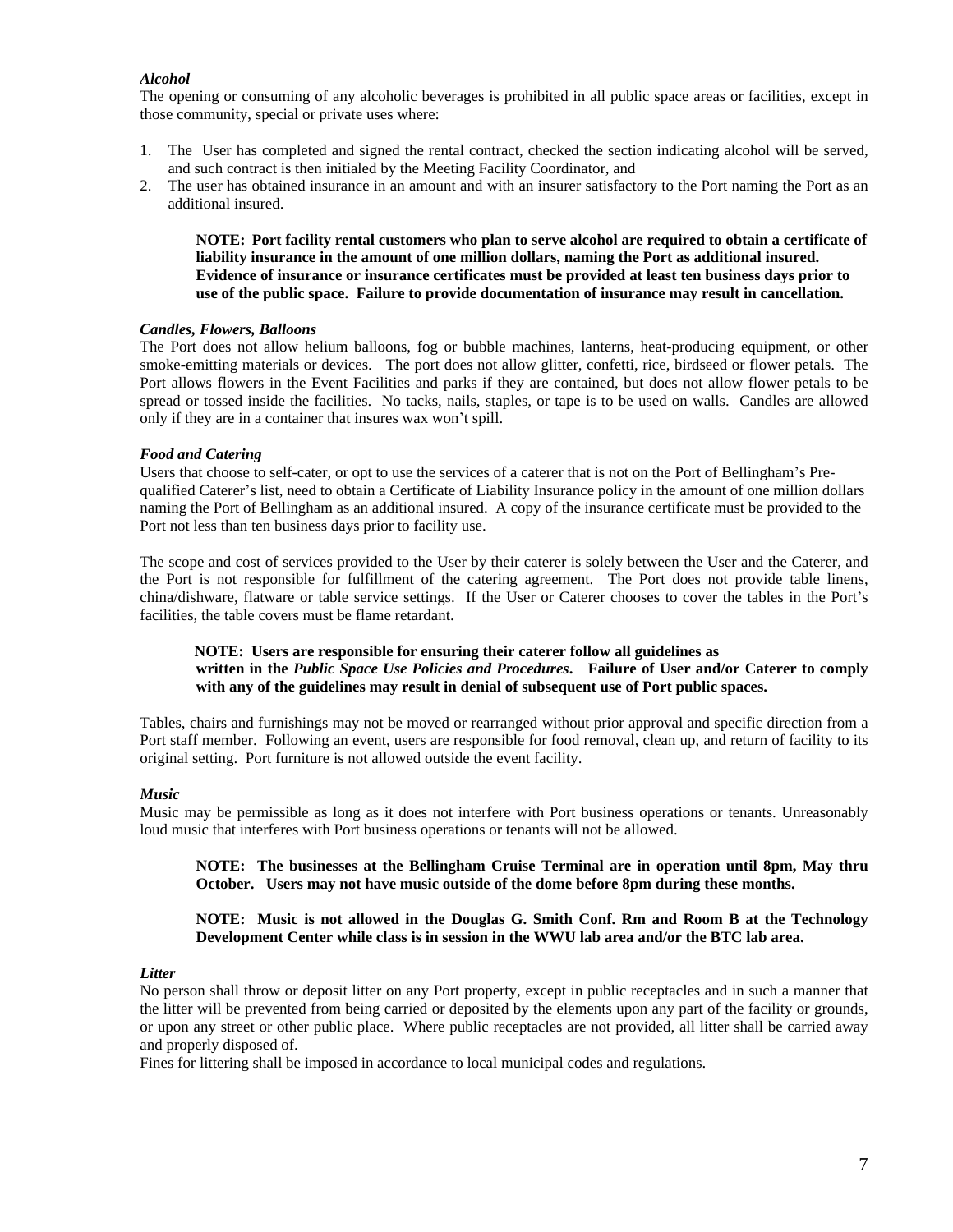#### *Firearms and Fireworks*

The possession of firearms in or upon any Port public space is prohibited, except those in the possession of authorized law enforcement personnel.

Whether permitted by state law or not, the possession or discharge of any common fireworks are prohibited in or upon all Port public space areas.

#### *Safety and Security*

Persons using Port public spaces do so at their own risk and agree to defend, indemnify, and hold harmless the Port as to any claims or suits arising out of such use.

Individuals shall be responsible for the security of all personal items while visiting or using any Port facility. The Port is not responsible for the damage, loss or theft of personal items and does not provide security for users of public spaces.

The Port may require some individuals or groups, depending on the type of activity or use, to take precautions by acquiring security personnel acceptable to the Port. Costs incurred to acquire security personnel shall be the responsibility of the user.

#### *Signs*

It is prohibited to place any sign or advertising on or in any Port public space without permission of the Port.

#### *Restricted Areas*

It is prohibited for any person except a duly authorized Port employee in the performance of his or her duties, or other person authorized by law, to enter or go upon any area which has been designated and posted as a "no admittance" or "closed to use" or a "no trespassing" area for the purpose of protecting Port property or for protecting the public from conditions which constitute a potential hazard.

#### *Motor Vehicles*

Motor vehicles may be operated only on paved roadways and may be parked only in designated paved or graveled parking areas. "Paved roadways" as used in this subsection does not include paved ways marked for the exclusive use of pedestrians, bicycles, or wheelchairs. The general speed limit for all vehicles on Port paved roadways and within Port parks is ten miles per hour (10 mph) unless otherwise posted.

#### *Parking*

Everyone must observe and adhere to each facility's parking regulations. Parking spaces at Port facilities are for the use of the general public and/or facility patrons during open facility hours. Parking while a facility is closed, overnight parking and residential parking on or at Port facilities are prohibited.

Reserving Port facilities for high-impact use, with large numbers of people attending, may require a special parking agreement with the Port.

#### *Pets and Animals*

With the exception of certified service animals, animals are not allowed in Port buildings open to the public except by written permission of the Port.

All pets and animals, where allowed on Port property, must be under control by means of a leash, restraints or in suitable carriers.

Owners or handlers are responsible for cleaning up their animal's waste deposits left on Port property. Owners and handlers are required to have in their possession the equipment necessary to remove their animal's fecal matter when accompanied by said animal on Port property or adjacent public easements or right of ways.

No person shall hunt, catch, or injure any wild animal or bird on Port property.